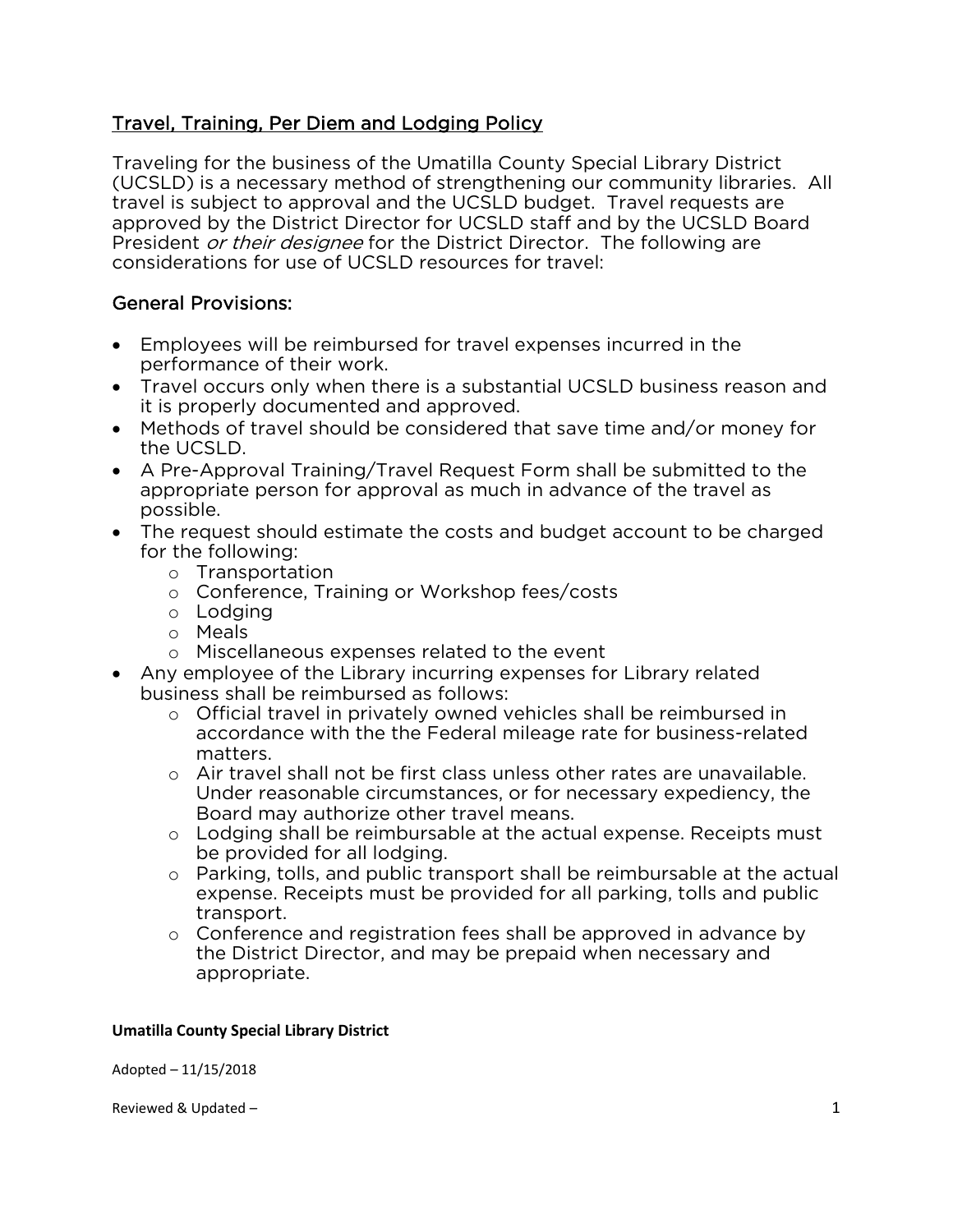- $\circ$  Use of rental vehicles is allowed when more feasible than other types of available transportation.
- o The UCSLD will reimburse an employee for meals during travel for<br>the UCSLD. See the Travel. Training. Per Diem and Lodging the UCSLD. See the Travel, Training, Per Diem and Lodging
- o All expenses should be reported on the Travel Expense<br>Reimbursement Form and submitted for District Directo Board President approval.
- o Other necessary expenses which were unforeseeable prior to travel<br>may be approved by the Board upon presentation of documentation may be approved by the Board upon presentation of documentation<br>of the need for such expense.
- The credit cards held by the UCSLD staff shall be used for allowable<br>expenses according to the UCSLD policy and procedures.
- Receipts shall be submitted for credit card use and for reimbursement of allowable expenses paid by staff members or UCSLD board members.
	- $\circ$  A receipt shall contain: 1) the name of the establishment where the item(s) were purchased: 2) the date the item(s) were purchased: an item(s) were purchased; 2) the date the item(s) were purchased; and 3) the amount of the purchase. 3) the amount of the purchase.

Expenses not in compliance with the travel policy will not be reimbursed or paid by the Board, such as costs incurred by family members or staff paid by the Board, such a such a proceed by the Director or the Board. attendance at events not approved by the Director or the Board.

#### Travel: Travel:

- Allowed for meetings, for site visits, for workshops, for conferences, for training and other approved events.
- All UCSLD staff private auto travel will be reimbursed at the Federal mileage rate for business-related matters.
- All UCSLD travel outside the state of Oregon needs clearance gained<br>through the Pre-Approval Training/Travel Request Form. Exceptions through the Pre-Approval Training/Travel Request Form. Exceptions to this policy are travel to Walla Walla and the Tri-Cities, Washington.
- The UCSLD Board members may be reimbursed at the Federal mileage rate for Board annoved travel.
- Board members may be reimbursed for round trip mileage to meetings of the UCSI D Board of Trustees, if their one-way mileage is over 10 miles. the UCSLD Board of Trustees, if their one-way mileage is over 10 miles.

#### Per Diem: Per Diem:

• Allowed for meetings, for workshops, for conferences, for training and other approved events. Meals are not reimbursed for site visits within Umatilla County. Umatilla County.

## **Umatilla County Special Library District**

Adopted – 11/15/2018

Reviewed & Updated – 2